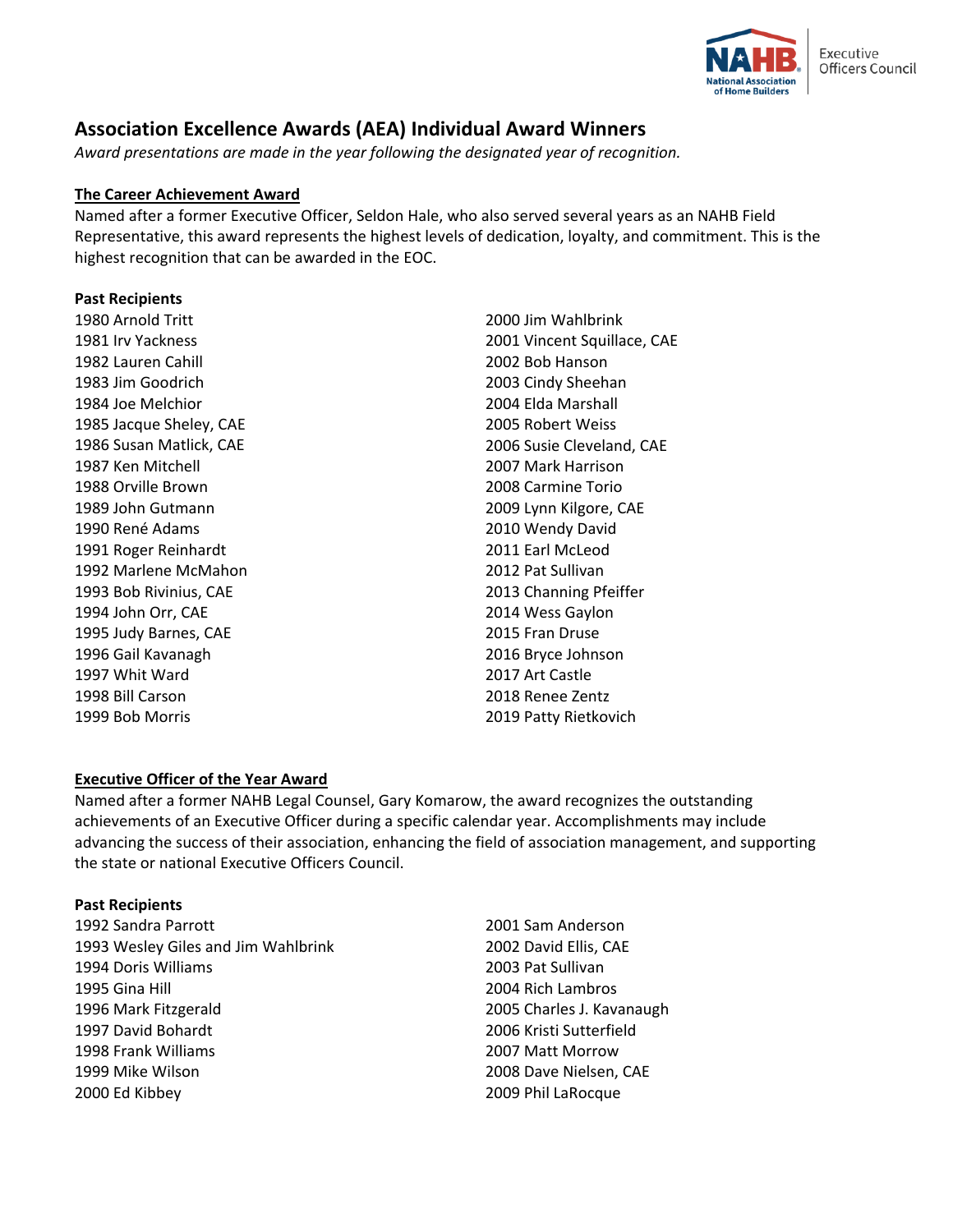2010 Tim Minton 2011 Jon Luther 2012 Paul Kane, JD 2013 Rene Zentz 2014 David Siegel, IOM, CAE

2015 Eric Person 2016 Michael Stoskopf 2017 Brian Miller 2018 Phil Crone 2019 Dan Knoup

## **The New Executive Officer Award**

Named after a former Executive Officer, David Lloyd, this award is presented to an Executive Officer who has served no more than three years in an association management position and is judged to have made major contributions to the profession during that time.

*\*The award in these years was titled the Seldon Hale Award.*

## **Past Recipients**

\*1980 Gail Kavanagh \*1981 David Lloyd 1984 Chuck Lennon 1985 Charles Hepler 1986 Carla Roehl, CAE 1987 Susan Sprigg 1988 Jerry Eisner, CAE 1989 Ron Wallace 1990 Ruth Probst 1991 Elda Marshall 1992 Phil Parker 1993 Roy Nash, CAE 1994 Wallace West, CAE 1995 Jean Richmond 1996 Marsha Myers 1997 Steve Thomas 1998 Marcy Romary 1999 Ed McMahon 2000 David Ellis

2001 Robert Kraay 2002 Matt Morrow 2003 debi Peterson 2004 Toni Pacelli-Hinkley 2005 Tim Knopp 2006 Kathryn 'Toy' Wood, CAE 2007 Emmett Reed, CAE and Tim Minton 2008 Caroline Purcell Sutton 2009 Bart Fletcher, CAE 2010 Michael Stoskopf 2011 Ronny Parrish 2012 Christian Malesic, MBA, IOM 2013 Phil Crone 2014 Scott Merritt 2015 Holly Fraccaro 2016 Gina Calabro 2017 Ashley Fickel 2018 Beth Johnson 2019 Chris Flanagan

## **The Small Office Honor**

Named for the late Executive Officer of the Arrowhead Minnesota Builders Association, Rachel Manley, this award is presented to an Executive Officer from a small association who has been judged to be an exceptionally effective association manager regardless of limited resources.

## **Past Recipients**

1992 Katherine Fisher 1993 Jimmie Snider and Carol Jagow 1994 Joyce Haack 1995 Louise Henson 1996 Gloria Gilley 1997 Jeff Olson 1998 Pam Borchert 1999 Lisa Scott 2000 Ann Crenella

2001 Dot Hillman 2002 Sasha Zemanek 2003 Brian Todd 2004 Kay Vinzant 2005 Gretchen Gutierrez 2006 Tim VanderLaan 2007 Debby Green 2008 CJ Bowe 2009 Pam Roth